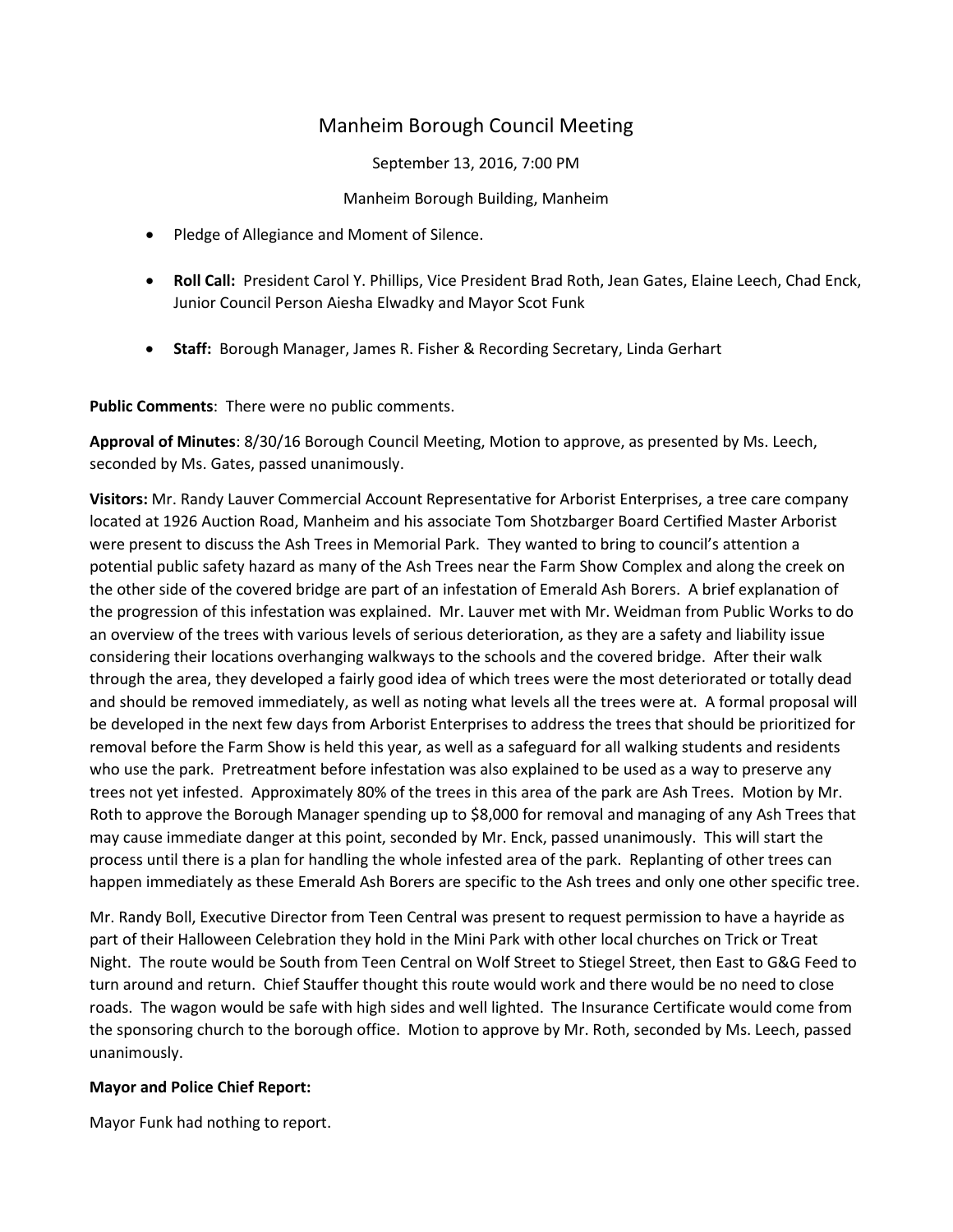Mayor Funk presented and reviewed the Police Chief report in his absence. Council was updated on the completion of the budget process, the CPR/First Aid training for all officers, the new crossing guards, the donation from Nitro Cutting Services and Farm Show security.

**Borough Code Officer Report:** Mr. Moyer presented his report to council. Updates were given on the 69 North Charlotte Street property with regard to securing the property and the council was given a list of code violations. A meeting is being scheduled with the owner to discuss all the items that need to be addressed to bring this property up to code and have it meet the criteria for having a rental property in the borough. The dumpster issues will be addressed. Continuous aggressive measure from the Codes Department continue to be encouraged especially for properties listed on the report. It was noted that there are certain areas of the borough that need to be continually monitored, East & West High Street as well as East & West Gramby Street. A property on South Grant Street needs to be checked for paint and vines.

**Borough Manager Report:** Mr. Fisher presented his report to council. Interviews have been conducted for the Part time Administrative Position and an offer is going to be made to an applicant. Mr. Bruce Gloss started full time with the Public Works Department. Council was reminded about the LCBA meeting the borough is hosting at the Train Station on Wednesday, September 28<sup>th</sup>. Paving projects in the borough will be completed this week.

**Payment of Bills: Presented for approval** - **Construction Loan Draw Requisition #14** in the amount of **\$474,343.71** Motion by Mr. Roth, seconded by Mr. Enck, passed unanimously. **General Fund** in the amount of **\$55,214.13**, **Capital Fund** in the amount **\$265.75** and **Fulton (Police Construction)** in the amount of **\$474,343.71.** Motion to approve by Mr. Roth, seconded by Mr. Enck, passed unanimously.

Mayor Funk questioned the status of the construction fund account for the new Police Building and complimented the work by the contractor.

### **Committee Reports:**

a) Finance Committee – Committee met on August  $16<sup>th</sup>$ , August  $30<sup>th</sup>$  and September  $6<sup>th</sup>$ . The general budget is 80% complete. Budget is in good shape, and missing numbers are the last minute figures like health insurance that never come in early in the budget process. Even though the Police Budget is not quite complete, Rapho Township has requested review of the preliminary numbers for them. The numbers for next year are not actually due to them until October 25<sup>th</sup> as we also need health insurance for their portion as well. Motion by Ms. Leech to share the preliminary budget number with the Rapho Township, seconded by Mr. Enck, passed unanimously.

b) Parks and Pools – Nothing to report. Parks and Pools will meet before the next council meeting.

c) Personnel/Police – Nothing to report.

d) Public Works – The committee met before the council meeting. Scout Alley between North Wolf Street and North Hazel Street is in bad condition. Approximate figures to mill and repave would be around\$19,000. If we milled and prepped the Alley ourselves it would greatly reduce our cost. Committee recommends that staff proceed with obtaining firm numbers with Public Works doing the prep work. This alley was recommended for repaving due to the high volume of traffic and business use. Motion by Mr. Roth to move forward to get pricing for this project with the money coming from the Capital Fund, seconded by Ms. Leech, passed unanimously. Concern was raised as to the business in this area blocking traffic on the Alley in the morning. This will be forwarded to Chief Stauffer for handling. The lack of lighting on the Municipal Lot off North Wolf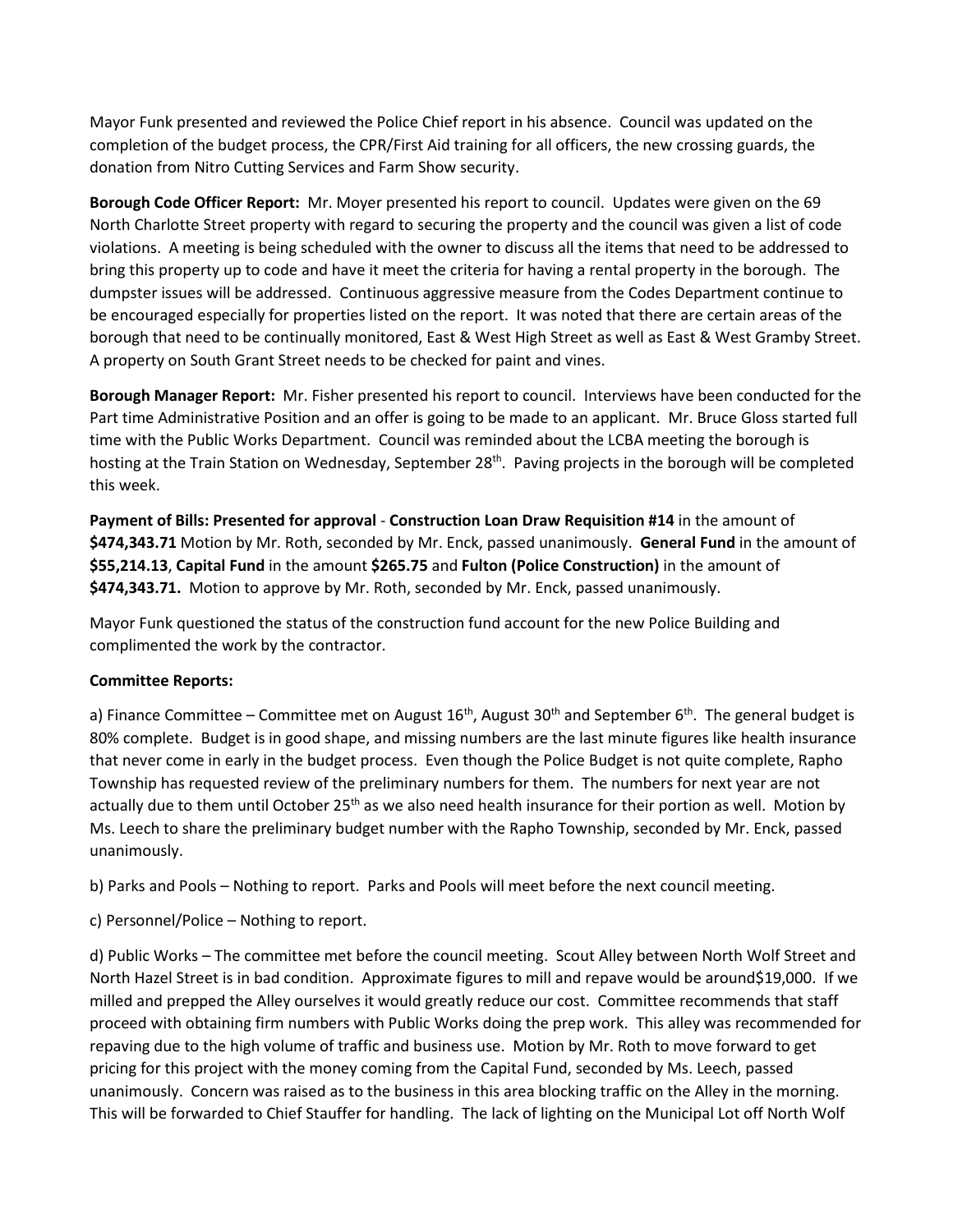Street was discussed. The Borough Engineer had received an estimate for LED lights for the lot at approximately \$10,000. Committee recommendation to proceed with obtaining firm figures to proceed with the lighting upgrade for the Municipal Lot on North Wolf Street. Motion by Mr. Roth, seconded by Mr. Enck, passed unanimously. The Municipal Lot on North Wolf Street also needs to be sealed and then relined. A quote of \$5,450.00 was received from Brooklawn Paving to do sealing and any necessary patching for this lot. Motion to approve the sealing of the Municipal Lot on North Wolf Street by Mr. Roth, seconded by Mr. Enck, passed unanimously. The relining of the lot will be handled by the Borough Engineer and the Public Works Department. Other locations for the Cardboard Dumpsters will be researched. The Mayor noted there will be an open house for the new Police Building when it is complete. Replacing the exterior basement door and the set of double wooden doors in the Community Room to bring them to code was discussed. Pricing was presented for replacement of both sets of doors for \$7,420.00 with the outside doors having glass. The committee is recommending to replace the doors but not with glass as a safety caution. This should also lower the cost of the replacement. Motion by Mr. Roth to move ahead with replacing these doors without glass, seconded by Ms. Leech, passed unanimously. The list of additional office items for the new Police Building presented as part of the Chief's report in the amount of \$3,955.43 was presented for approval. Motion by Mr. Roth, seconded by Mr. Enck, passed unanimously. A new quote for the furniture in the new Police Building has been received in the amount of \$79,792.69, which is approximately \$4,000 higher than the original amount approved at a prior council meeting. Motion to approve by Mr. Roth, seconded by Ms. Gates, passed unanimously. It was also noted that the new quote received does not include window treatments or appliances. The committee is recommending that the appliances be purchased at Longenecker's Hardware and that Mr. Fisher and Chief Stauffer meet with Myers Furniture to see what window treatments would be recommended in the building and proceed with an estimated cost. Motion by Mr. Roth, seconded by Ms. Gates, passed unanimously. Council was updated on the proposed lettering for the front of the new Police Building. A quote from Cassel Signs for the lettering and installation for \$2,348.00 using ¾" cast metal aluminum was presented for consideration. This is the recommendation of the committee. Motion by Mr. Roth to approve the quote of \$2,348.00 from Cassel Signs using ¾" cast metal aluminum with installation included pending confirmation by Chief Stauffer that another potential low/no cost option from a local company is a possibility or not, seconded by Mr. Enck, passed unanimously. Mr. Craddock had presented information on a program called Green Light Go for upgrades to Traffic Signals. His recommendation would be to put battery backups on our current Traffic Signals. It would be a grant for \$90,000, with the Borough portion being a 20% match of approximately \$18,000. The match could come from Liquid Fuels. Due date for submission is the end of September. Motion by Mr. Roth to have Mr. Craddock proceed with the paperwork for the grant, seconded by Ms. Leech, passed unanimously. The use of the decorative traffic signals in the borough was mentioned. The emergency traffic signage for the intersection of West Colebrook and North Main will be put on hold until spring and the situation will be monitored once the new ambulance and police buildings are in full use. The Ambulance Association is recommending their personnel use alternate streets whenever possible in order to stay away from the West Colebrook and North Main Streets intersection. The cigarette signs at the Sunoco on North Main Street will be checked to see if they are blocking visibility at the intersection. Mr. Craddock is working on pricing for the interior signage at the Police Building and will have a report for the next council meeting. The committee discussed paving projects for 2017 will have their recommendations available for council consideration in late October. Discussions will continue within the committee as to recommendations for renovations to the old council chambers.

e) Shade Tree Commission – Ms. Gates updated council on the committee's progress with the project on Market Square. She is recommending the use of 6 Ginkgo Trees on Market Square. She explained the removal of the many layers of mulch in the center of the Square so there will be easier maintenance. The bushes on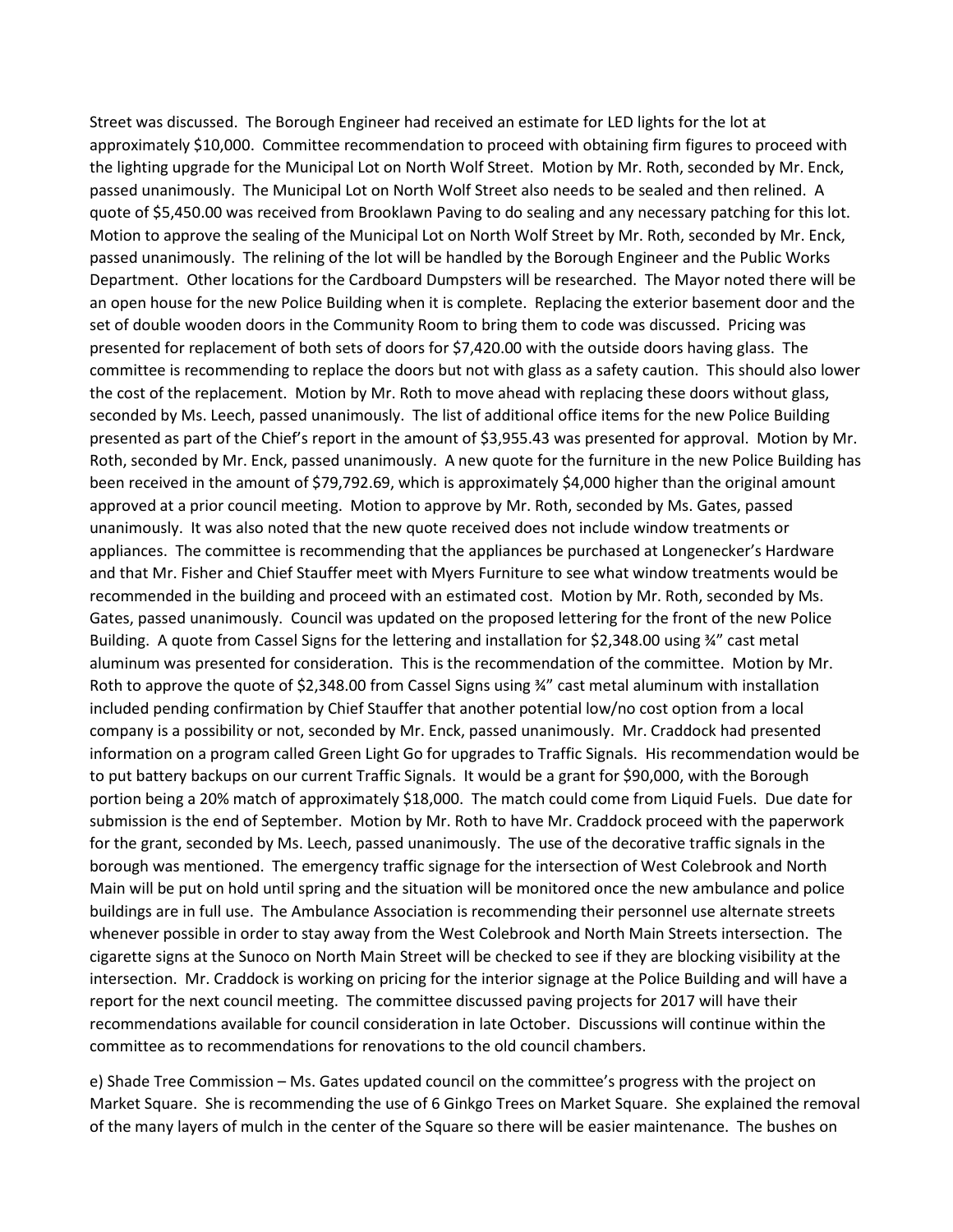the Western end of Market Square will also be removed for better visibility for cars turning on Charlotte Street. She updated them on the donated trees that will be planted in the center and the Japanese Lilac that will be replaced. The cost for the trees being purchased and planted and removal of the bushes will be \$2,000. Motion by Ms. Gates to approve the payment of the tree purchase and additional costs for the upgrades for \$2,000, seconded by Ms. Leech, passed unanimously. The work will be performed this fall. The balance of their budget for 2016 will be used to trim trees.

# **New Business:**

- a. A request from the Manheim Central HS Student Council to hold a Fun Run on October 22, 2016 on the Cross Country Course was presented for approval. Ms. Elwadky gave a brief explanation of this event. Motion by Mr. Enck, seconded by Mr. Roth, passed unanimously.
- b. A request from Mr. Tom Sweeney to allow Snack Attack to provide the food for the Movie Night in Memorial Park on September  $17<sup>th</sup>$  was presented for approval. A request was also presented for signs to be posted in the borough for the event. Motion by Mr. Roth, seconded by Ms. Gates, passed unanimously.
- c. A request from Manheim Central HS Softball Team to use the softball fields for "Open Field" workouts was presented for approval. Motion by Mr. Roth, seconded by Ms. Leech, passed unanimously.
- d. The resignation of Mr. Brian Kresge from the Zoning Hearing Board was presented for approval. Motion by Mr. Roth, Seconded by Ms. Gates, passed unanimously.
- e. It was noted that the position on the Zoning Hearing Board needs to be filled.
- f. Mr. Enck requested organizing an exploratory committee to research the possibility of bringing back the 4<sup>th</sup> of July Celebration in Manheim. Motion by Mr. Enck, seconded by Ms. Gates, passed unanimously.

# **Old Business:**

- a. The Auditor RFP Three proposals have been received and one response. The proposals were close in price. Some do currently have local municipalities as clients. Mr. Fisher will field any questions that council members have and request answers from the candidates. Action will be tabled until the next meeting to give council members time to review each proposal.
- b. Verizon Wireless –There was nothing new to report.
- c. Borough Building & EMS Building There was nothing new to report. NWEMS will probably be operating out of the current location on East High Street until the end of September.
- d. Tax Exempt Properties There was nothing new to report.
- e. LERTA The solicitor is currently preparing a draft ordinance as the next step in this process. The county and school district have been notified of the borough's intentions to move forward with this program. The school board does have LERTA listed on their agenda for discussion at their meeting scheduled for the end of September.
- f. Veterans Memorial Project There was no update.
- g. Comments were offered on the level of nitrates shown on the MAWSA report that was distributed to council.

Mr. Moyer updated council on the current status of the sidewalk and foundation violation notice sent to the Caribbean Inn, with the 30 day time limit for a response being Wednesday September 14<sup>th</sup>. It was suggested to move to the next step of authorizing an inspection by an engineer to assess the situation. Motion by Mr. Roth to have Mr. Moyer contact the Caribbean Inn on Thursday September 15th and if there is no satisfactory